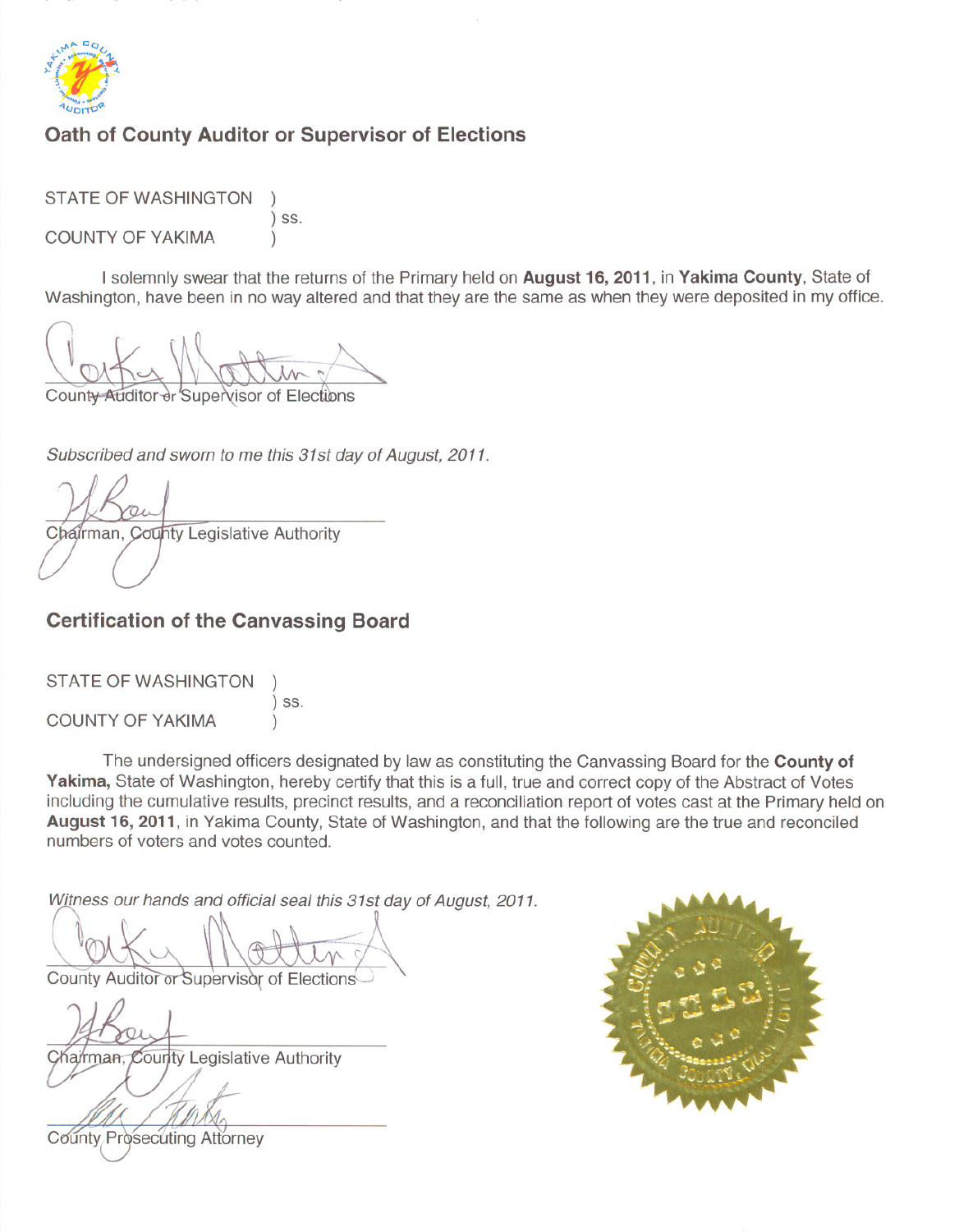

#### **Yakima County Primary; August 16, 2011**

| <b>Active registered voters</b>                                           | 51,189                                                                                                      |                                                                  | <b>Overall ballot</b>                                                                                                                                                                                                   | <b>Total ballots received</b>                                        | 13,260                                |
|---------------------------------------------------------------------------|-------------------------------------------------------------------------------------------------------------|------------------------------------------------------------------|-------------------------------------------------------------------------------------------------------------------------------------------------------------------------------------------------------------------------|----------------------------------------------------------------------|---------------------------------------|
| <b>Inactive registered voters</b>                                         | 5,142                                                                                                       |                                                                  | reconcilation                                                                                                                                                                                                           | <b>Total ballots counted</b>                                         | 13,229                                |
| <b>Total registered voters</b>                                            | 56,331                                                                                                      |                                                                  |                                                                                                                                                                                                                         | Total ballots rejected                                               | 31                                    |
| <b>Credited voters</b>                                                    | 13,229                                                                                                      |                                                                  |                                                                                                                                                                                                                         | <b>Not reconciled</b>                                                | 0                                     |
| <b>Voter Category Reconciliation Detail</b>                               |                                                                                                             |                                                                  |                                                                                                                                                                                                                         |                                                                      |                                       |
| <b>Ballot Categories</b>                                                  | <b>Issued</b>                                                                                               | <b>Returned (include</b><br>provisionals from other<br>counties) | <b>Accepted / counted</b>                                                                                                                                                                                               | <b>Rejected (include)</b><br>provisionals sent to other<br>counties) | <b>Ballot category</b><br>discrepancy |
| <b>Ballot category totals</b>                                             | 51,240                                                                                                      | 13,260                                                           | 13,229                                                                                                                                                                                                                  | 31                                                                   |                                       |
| <b>UOCAVA</b>                                                             | 225                                                                                                         | 22                                                               | 22                                                                                                                                                                                                                      |                                                                      |                                       |
| <b>Federal write-In</b>                                                   | n/a                                                                                                         |                                                                  | 0                                                                                                                                                                                                                       |                                                                      |                                       |
| Provisional                                                               |                                                                                                             |                                                                  |                                                                                                                                                                                                                         |                                                                      |                                       |
| <b>Ballots cast on DRE's</b>                                              |                                                                                                             |                                                                  |                                                                                                                                                                                                                         |                                                                      |                                       |
| <b>All other ballots not</b><br>reported above (include<br>Regular & ACP) | 51,007                                                                                                      | 13,230                                                           | 13,199                                                                                                                                                                                                                  | 31                                                                   | 0                                     |
| <b>⊠ Yes</b><br>$\square$ No                                              |                                                                                                             | WAC 434-262-060, 434-262-070 and 434-262-100.                    | Are both the Overall ballot reconciliation and total Ballot category discrepancy cells showing zero?<br>If not, attach an explanation of the discrepancies and/or the process followed to resolve the discrepancies per |                                                                      |                                       |
| Additional information requested by the Secretary of State                |                                                                                                             |                                                                  |                                                                                                                                                                                                                         |                                                                      |                                       |
|                                                                           | Of the ballots accounted for above, how many were returned by email or fax?                                 |                                                                  |                                                                                                                                                                                                                         |                                                                      |                                       |
| the county?                                                               | Of the ballots accounted for above, how many were from MyBallot, another online program, or a pdf sent from |                                                                  |                                                                                                                                                                                                                         |                                                                      |                                       |
|                                                                           | AutoMark counties: Please enter an estimate of voters using the AutoMark in the box to the right.           |                                                                  |                                                                                                                                                                                                                         | n/a                                                                  |                                       |



# **Reconciliation Report**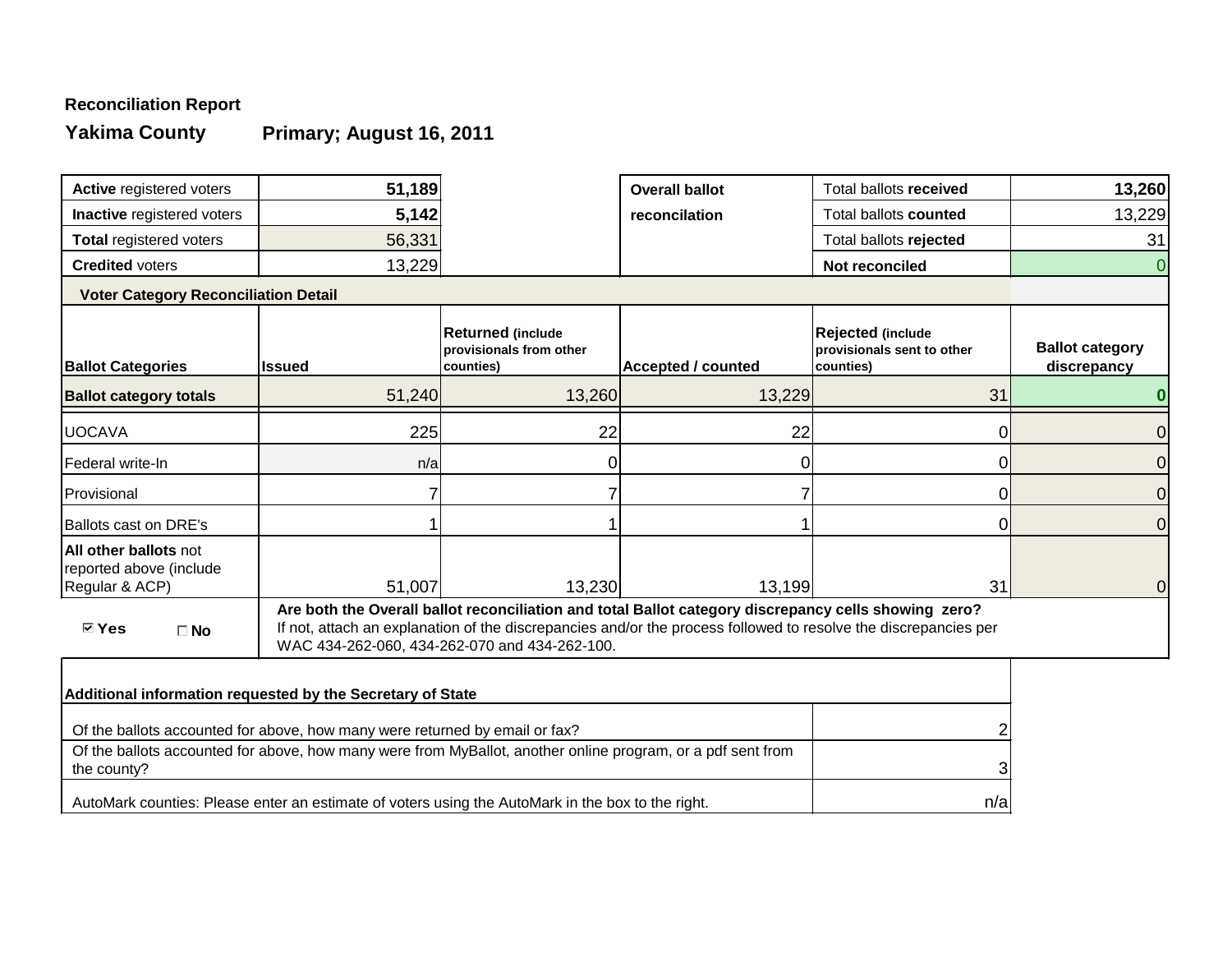# **Cumulative Report — Official Primary — Yakima County, Washington — August 16, 2011**

**Page 1 of 2**

#### **08/31/2011 08:35 AM**

|       |                                                    | Total Number of Voters: 13,229 of 51,189 = 25.84% |                |                           |             |       |                  |              | Precincts Reporting 0 of |
|-------|----------------------------------------------------|---------------------------------------------------|----------------|---------------------------|-------------|-------|------------------|--------------|--------------------------|
| Party |                                                    | Candidate                                         |                | <b>Total Ballots Cast</b> | <b>NA</b>   |       |                  | <b>Total</b> |                          |
|       | City of Union Gap; Mayor, Vote For 1               |                                                   |                |                           |             |       |                  |              |                          |
|       | Jim Lemon                                          |                                                   | 484            | 67.41%                    | 0           | 0.00% | 484              | 67.41%       |                          |
|       | Dan C. Olson                                       |                                                   | 175            | 24.37%                    | 0           | 0.00% | 175              | 24.37%       |                          |
|       | Barry J. Schwindt                                  |                                                   | 49             | 6.82%                     | 0           | 0.00% | 49               | 6.82%        |                          |
|       | Write-In                                           |                                                   | 10             | 1.39%                     | 0           | 0.00% | 10               | 1.39%        |                          |
|       |                                                    | <b>Cast Votes:</b>                                | 718            | 99.72%                    | $\mathbf 0$ | 0.00% | 718              | 99.72%       |                          |
|       |                                                    | Over Votes:                                       | $\mathbf 0$    | 0.00%                     | $\mathbf 0$ | 0.00% | $\boldsymbol{0}$ | 0.00%        |                          |
|       |                                                    | <b>Under Votes:</b>                               | $\overline{2}$ | 0.28%                     | $\mathbf 0$ | 0.00% | $\overline{2}$   | 0.28%        |                          |
|       | City of Union Gap; Council, Position 5, Vote For 1 |                                                   |                |                           |             |       |                  |              |                          |
|       | Fred Thomson                                       |                                                   | 224            | 32.65%                    | 0           | 0.00% | 224              | 32.65%       |                          |
|       | Dave Matson                                        |                                                   | 344            | 50.15%                    | 0           | 0.00% | 344              | 50.15%       |                          |
|       | Dwight C. Waiters                                  |                                                   | 106            | 15.45%                    | 0           | 0.00% | 106              | 15.45%       |                          |
|       | Write-In                                           |                                                   | 12             | 1.75%                     | 0           | 0.00% | 12               | 1.75%        |                          |
|       |                                                    | <b>Cast Votes:</b>                                | 686            | 95.28%                    | $\mathsf 0$ | 0.00% | 686              | 95.28%       |                          |
|       |                                                    | Over Votes:                                       | 0              | 0.00%                     | $\mathbf 0$ | 0.00% | $\mathbf 0$      | 0.00%        |                          |
|       |                                                    | <b>Under Votes:</b>                               | 34             | 4.72%                     | $\mathbf 0$ | 0.00% | 34               | 4.72%        |                          |
|       | City of Union Gap; Council, Position 6, Vote For 1 |                                                   |                |                           |             |       |                  |              |                          |
|       | James E. Murr                                      |                                                   | 370            | 53.86%                    | 0           | 0.00% | 370              | 53.86%       |                          |
|       | Mitch Courtney                                     |                                                   | 152            | 22.13%                    | 0           | 0.00% | 152              | 22.13%       |                          |
|       | Mark Carney                                        |                                                   | 157            | 22.85%                    | 0           | 0.00% | 157              | 22.85%       |                          |
|       | Write-In                                           |                                                   | 8              | 1.16%                     | 0           | 0.00% | 8                | 1.16%        |                          |
|       |                                                    | <b>Cast Votes:</b>                                | 687            | 95.42%                    | $\mathbf 0$ | 0.00% | 687              | 95.42%       |                          |
|       |                                                    | Over Votes:                                       | 0              | 0.00%                     | $\mathbf 0$ | 0.00% | $\pmb{0}$        | 0.00%        |                          |
|       |                                                    | <b>Under Votes:</b>                               | 33             | 4.58%                     | $\mathbf 0$ | 0.00% | 33               | 4.58%        |                          |
|       | City of Yakima; Council, District 2, Vote For 1    |                                                   |                |                           |             |       |                  |              |                          |
|       | Rogelio Montes                                     |                                                   | 283            | 16.81%                    | 0           | 0.00% | 283              | 16.81%       |                          |
|       | <b>Rich Marcley</b>                                |                                                   | 433            | 25.71%                    | 0           | 0.00% | 433              | 25.71%       |                          |
|       | Sara Bristol                                       |                                                   | 937            | 55.64%                    | 0           | 0.00% | 937              | 55.64%       |                          |
|       | Write-In                                           |                                                   | 31             | 1.84%                     | 0           | 0.00% | 31               | 1.84%        |                          |
|       |                                                    | <b>Cast Votes:</b>                                | 1,684          | 82.31%                    | $\mathbf 0$ | 0.00% | 1,684            | 82.31%       |                          |
|       |                                                    | Over Votes:                                       | $\overline{2}$ | 0.10%                     | $\mathbf 0$ | 0.00% | $\overline{2}$   | 0.10%        |                          |
|       |                                                    | <b>Under Votes:</b>                               | 360            | 17.60%                    | $\mathbf 0$ | 0.00% | 360              | 17.60%       |                          |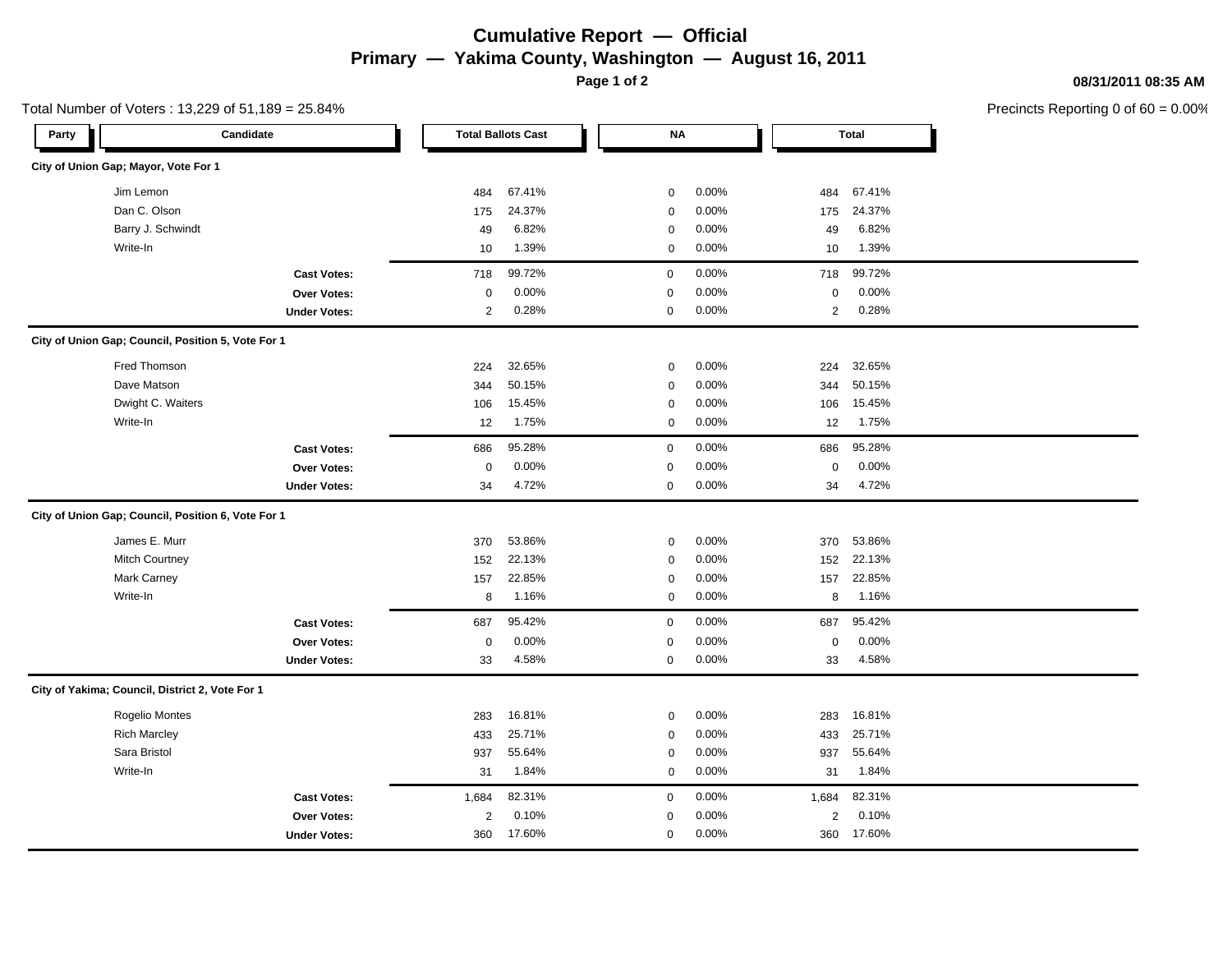# **Cumulative Report — Official Primary — Yakima County, Washington — August 16, 2011**

**Page 2 of 2**

#### **08/31/2011 08:35 AM**

|       |                                                          | Total Number of Voters: 13,229 of 51,189 = 25.84%                   |                         |                           |             |       |              |              | Precincts Reporting 0 of |
|-------|----------------------------------------------------------|---------------------------------------------------------------------|-------------------------|---------------------------|-------------|-------|--------------|--------------|--------------------------|
| Party |                                                          | Candidate                                                           |                         | <b>Total Ballots Cast</b> | NA          |       |              | <b>Total</b> |                          |
|       | City of Yakima Proposition No. 1 Districting, Vote For 1 |                                                                     |                         |                           |             |       |              |              |                          |
|       | Yes                                                      |                                                                     | 4,138                   | 41.50%                    | 0           | 0.00% | 4,138        | 41.50%       |                          |
|       | No                                                       |                                                                     | 5,832                   | 58.50%                    | 0           | 0.00% |              | 5,832 58.50% |                          |
|       |                                                          | <b>Cast Votes:</b>                                                  | 9,970                   | 99.06%                    | $\mathbf 0$ | 0.00% | 9,970        | 99.06%       |                          |
|       |                                                          | Over Votes:                                                         | 1                       | 0.01%                     | 0           | 0.00% | 1            | 0.01%        |                          |
|       |                                                          | <b>Under Votes:</b>                                                 | 94                      | 0.93%                     | 0           | 0.00% | 94           | 0.93%        |                          |
|       |                                                          | City of Yakima Proposition No. 2 Amend Charter Articles, Vote For 1 |                         |                           |             |       |              |              |                          |
|       | Yes                                                      |                                                                     | 5,161                   | 54.14%                    | 0           | 0.00% | 5,161        | 54.14%       |                          |
|       | No                                                       |                                                                     | 4,371                   | 45.86%                    | $\mathsf 0$ | 0.00% | 4,371        | 45.86%       |                          |
|       |                                                          | <b>Cast Votes:</b>                                                  | 9,532                   | 94.70%                    | $\mathbf 0$ | 0.00% | 9,532        | 94.70%       |                          |
|       |                                                          | Over Votes:                                                         | 0                       | 0.00%                     | $\mathbf 0$ | 0.00% | $\mathbf 0$  | 0.00%        |                          |
|       |                                                          | <b>Under Votes:</b>                                                 | 533                     | 5.30%                     | $\mathbf 0$ | 0.00% | 533          | 5.30%        |                          |
|       |                                                          | Sunnyside School District No. 201; Director, District 4, Vote For 1 |                         |                           |             |       |              |              |                          |
|       | Leroy Werkhoven                                          |                                                                     | 570                     | 32.99%                    | 0           | 0.00% | 570          | 32.99%       |                          |
|       | Sandra Linde                                             |                                                                     | 639                     | 36.98%                    | 0           | 0.00% | 639          | 36.98%       |                          |
|       | Mike Wedam                                               |                                                                     | 505                     | 29.22%                    | $\mathsf 0$ | 0.00% | 505          | 29.22%       |                          |
|       | Write-In                                                 |                                                                     | 14                      | 0.81%                     | 0           | 0.00% | 14           | 0.81%        |                          |
|       |                                                          | <b>Cast Votes:</b>                                                  | 1,728                   | 99.83%                    | $\mathbf 0$ | 0.00% | 1,728        | 99.83%       |                          |
|       |                                                          | Over Votes:                                                         | $\overline{\mathbf{c}}$ | 0.12%                     | 0           | 0.00% | 2            | 0.12%        |                          |
|       |                                                          | <b>Under Votes:</b>                                                 | -1                      | 0.06%                     | $\mathbf 0$ | 0.00% | $\mathbf{1}$ | 0.06%        |                          |
|       |                                                          | Wapato School District No. 207; Director, District 5, Vote For 1    |                         |                           |             |       |              |              |                          |
|       | John Francisco                                           |                                                                     | 322                     | 45.42%                    | 0           | 0.00% | 322          | 45.42%       |                          |
|       | Karen Blankenship                                        |                                                                     | 313                     | 44.15%                    | 0           | 0.00% | 313          | 44.15%       |                          |
|       | Michael F. Romero                                        |                                                                     | 69                      | 9.73%                     | 0           | 0.00% | 69           | 9.73%        |                          |
|       | Write-In                                                 |                                                                     | 5                       | 0.71%                     | 0           | 0.00% | 5            | 0.71%        |                          |
|       |                                                          | <b>Cast Votes:</b>                                                  | 709                     | 99.44%                    | $\mathbf 0$ | 0.00% | 709          | 99.44%       |                          |
|       |                                                          | Over Votes:                                                         | 0                       | 0.00%                     | 0           | 0.00% | 0            | 0.00%        |                          |
|       |                                                          | <b>Under Votes:</b>                                                 | 4                       | 0.56%                     | 0           | 0.00% | 4            | 0.56%        |                          |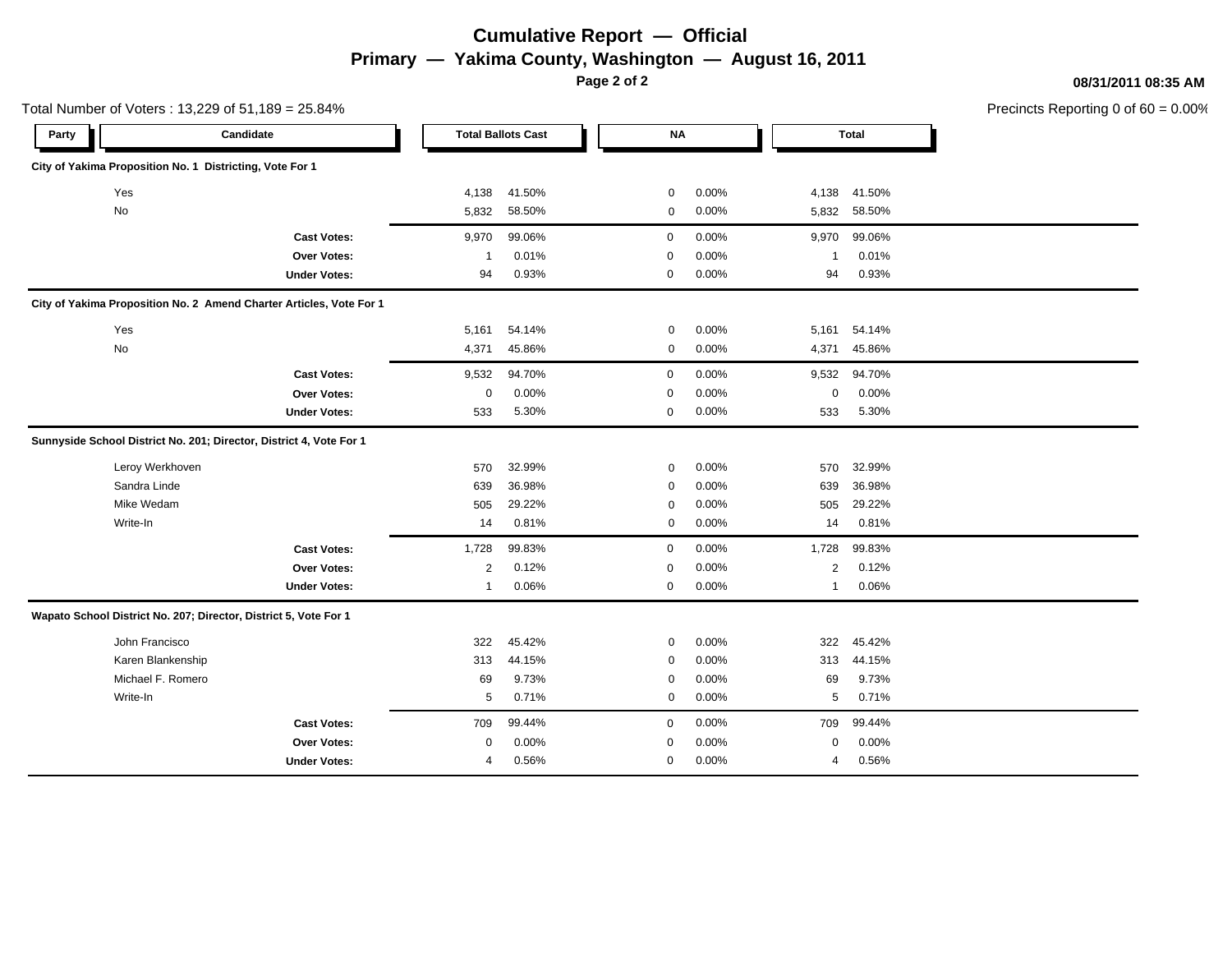# **Primary — Yakima County, Washington — August 16, 2011**

**Page 1 of 8 08/31/2011 03:19 PM**

Ъ

Total Number of Voters : 13,229 of 51,189 = 25.84% Precincts Reporting 0 of 60 = 0.00%

 $\Box$ 

|                 |                                          |                                        |                             |                           | <b>City of Union Gap; Mayor</b> |             |          |             |               |  |
|-----------------|------------------------------------------|----------------------------------------|-----------------------------|---------------------------|---------------------------------|-------------|----------|-------------|---------------|--|
| <b>Precinct</b> | <b>By Mail</b><br><b>Ballots</b><br>Cast | <b>Total</b><br><b>Ballots</b><br>Cast | Registered<br><b>Voters</b> | Percent<br><b>Turnout</b> | $\bar{z}$                       | о<br>ပ<br>۵ | នី និ    | ≳           | <b>Totals</b> |  |
| 2301            | 235                                      | 235                                    | 767                         | 30.64%                    | 163                             | 53          | 14       |             | 234           |  |
| 2303            | 214                                      | 214                                    | 633                         | 33.81%                    | 133                             | 65          | 15       |             | 214           |  |
| 2306            | 271                                      | 271                                    | 894                         | 30.31%                    | 188                             | 57          | 20       | $\mathbf b$ | 270           |  |
| Provisional     | 0                                        | 0                                      | $\mathbf{0}$                | 00.00%                    | 0                               | $\mathbf 0$ | $\Omega$ | 0           | $\Omega$      |  |
| <b>Totals</b>   | 720                                      | 720                                    | 2294                        |                           | 484                             | 175         | 49       | 10          | 718           |  |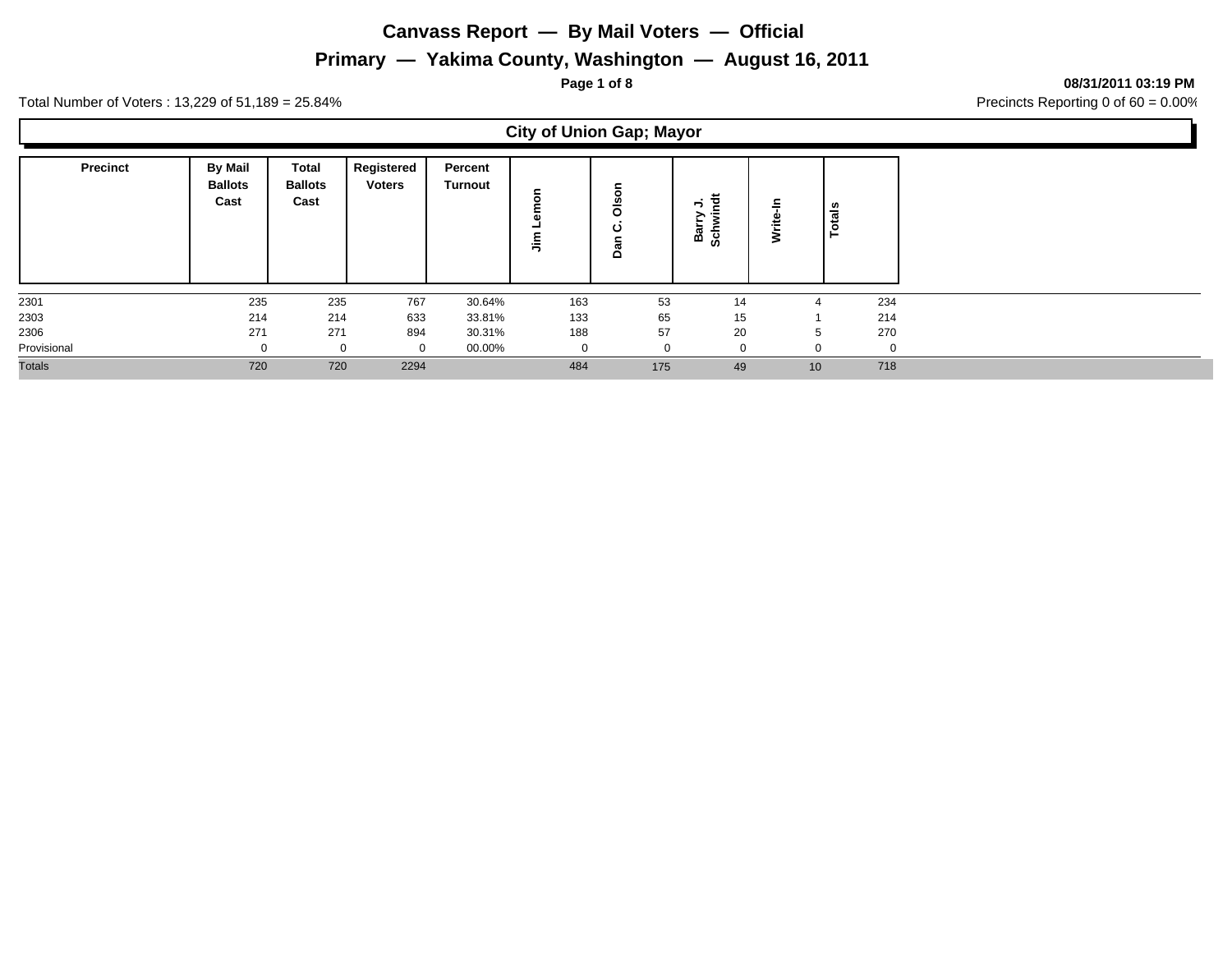# **Primary — Yakima County, Washington — August 16, 2011**

**Page 2 of 8 08/31/2011 03:19 PM**

Ъ

Total Number of Voters : 13,229 of 51,189 = 25.84% Precincts Reporting 0 of 60 = 0.00%

 $\Gamma$ 

|                 |                                   |                                        |                             |                    |              | <b>City of Union Gap; Council, Position 5</b> |                             |            |          |  |
|-----------------|-----------------------------------|----------------------------------------|-----------------------------|--------------------|--------------|-----------------------------------------------|-----------------------------|------------|----------|--|
| <b>Precinct</b> | By Mail<br><b>Ballots</b><br>Cast | <b>Total</b><br><b>Ballots</b><br>Cast | Registered<br><b>Voters</b> | Percent<br>Turnout | န<br>正       | ⊆<br>≏                                        | ပ<br><b>un</b><br>ight<br>۵ | ≘<br>Write | otals    |  |
| 2301            | 235                               | 235                                    | 767                         | 30.64%             | 66           | 121                                           | 35                          | 3          | 225      |  |
| 2303            | 214                               | 214                                    | 633                         | 33.81%             | 66           | 95                                            | 35                          | 6          | 202      |  |
| 2306            | 271                               | 271                                    | 894                         | 30.31%             | 92           | 128                                           | 36                          | 3          | 259      |  |
| Provisional     | $\mathbf{0}$                      | $\mathbf 0$                            | $\mathbf{0}$                | 00.00%             | $\mathbf{0}$ | $\mathbf 0$                                   | $\mathbf 0$                 | 0          | $\Omega$ |  |
| <b>Totals</b>   | 720                               | 720                                    | 2294                        |                    | 224          | 344                                           | 106                         | 12         | 686      |  |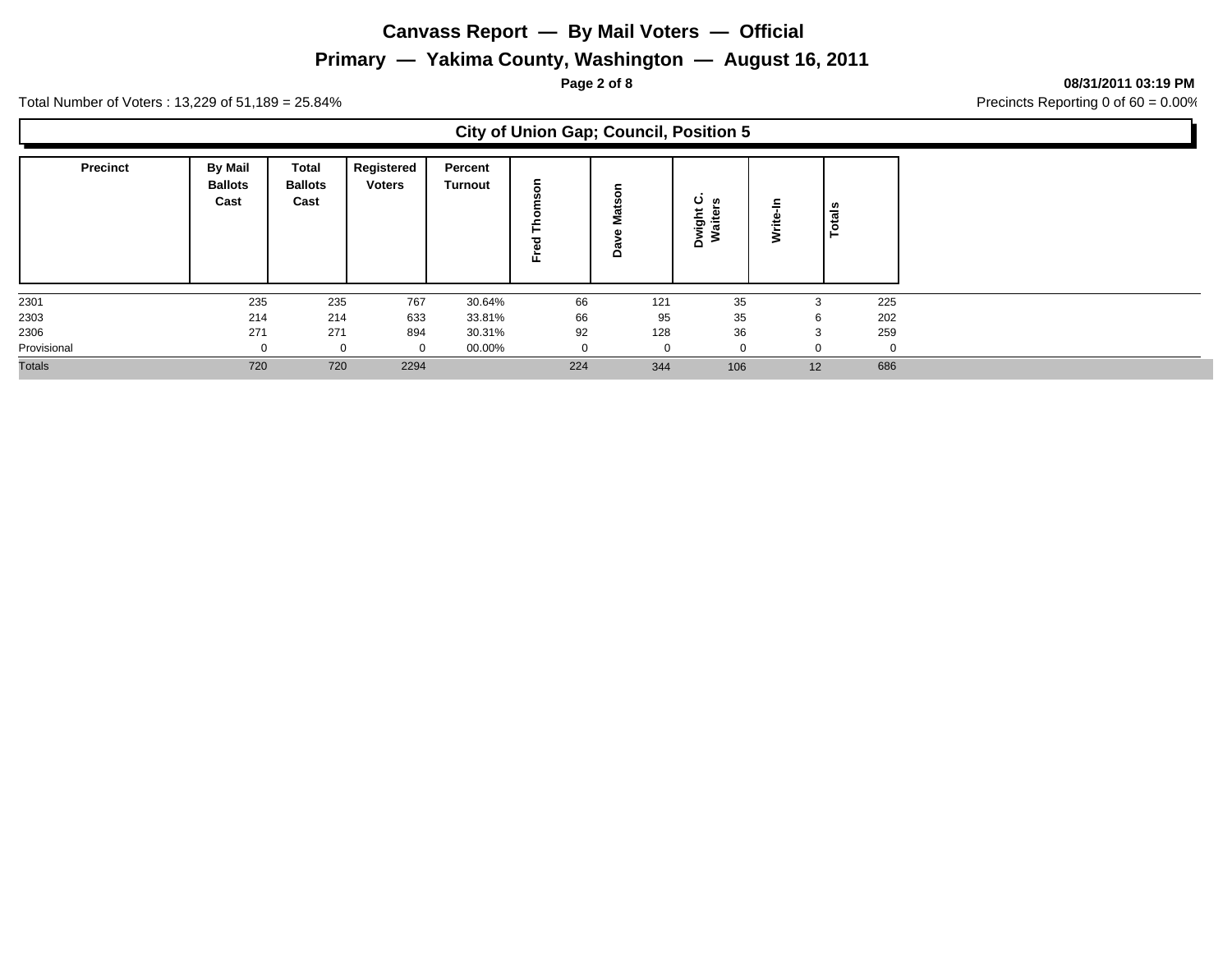# **Primary — Yakima County, Washington — August 16, 2011**

**Page 3 of 8 08/31/2011 03:19 PM**

Ъ

Total Number of Voters : 13,229 of 51,189 = 25.84% Precincts Reporting 0 of 60 = 0.00%

Г

|               |                                          |                                 |                             |                    | <b>City of Union Gap; Council, Position 6</b> |          |                 |   |              |  |
|---------------|------------------------------------------|---------------------------------|-----------------------------|--------------------|-----------------------------------------------|----------|-----------------|---|--------------|--|
| Precinct      | <b>By Mail</b><br><b>Ballots</b><br>Cast | Total<br><b>Ballots</b><br>Cast | Registered<br><b>Voters</b> | Percent<br>Turnout | Σ<br>ш<br>∸                                   | ↗<br>š   | ె<br>د،<br>Nari | š | Ë<br>$\circ$ |  |
| 2301          | 235                                      | 235                             | 767                         | 30.64%             | 123                                           | 52       | 49              |   | 225          |  |
| 2303          | 214                                      | 214                             | 633                         | 33.81%             | 107                                           | 40       | 51              | 4 | 202          |  |
| 2306          | 271                                      | 271                             | 894                         | 30.31%             | 140                                           | 60       | 57              | 3 | 260          |  |
| Provisional   | 0                                        | $\mathbf 0$                     | $\mathbf 0$                 | 00.00%             | 0                                             | $\Omega$ | 0               | 0 | $\Omega$     |  |
| <b>Totals</b> | 720                                      | 720                             | 2294                        |                    | 370                                           | 152      | 157             | 8 | 687          |  |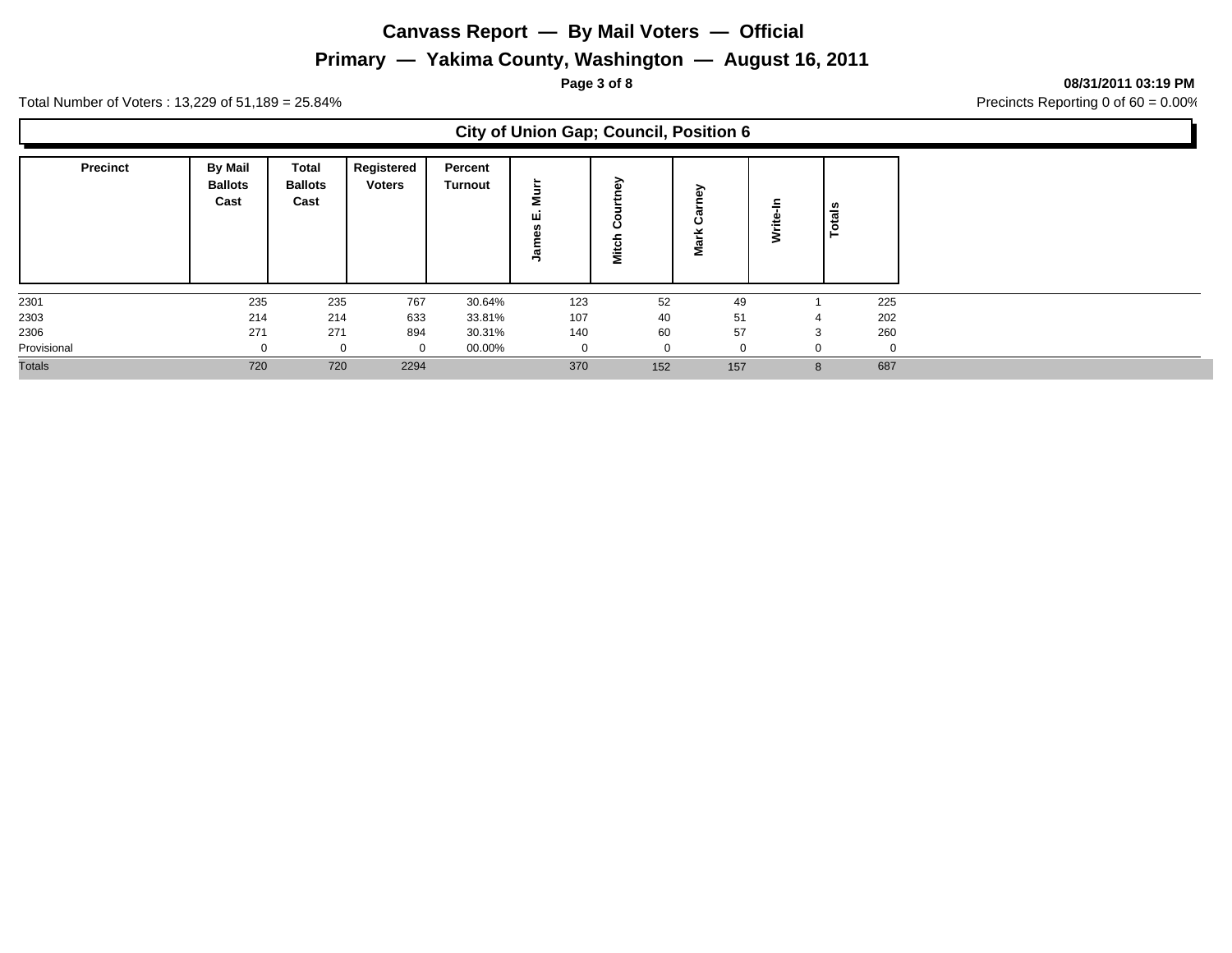# **Primary — Yakima County, Washington — August 16, 2011**

**Page 4 of 8 08/31/2011 03:19 PM**

Total Number of Voters : 13,229 of 51,189 = 25.84% Precincts Reporting 0 of 60 = 0.00%

|                 |                                          |                                        |                             |                    |                      | <b>City of Yakima; Council, District 2</b> |                                                           |                |            |  |
|-----------------|------------------------------------------|----------------------------------------|-----------------------------|--------------------|----------------------|--------------------------------------------|-----------------------------------------------------------|----------------|------------|--|
| <b>Precinct</b> | <b>By Mail</b><br><b>Ballots</b><br>Cast | <b>Total</b><br><b>Ballots</b><br>Cast | Registered<br><b>Voters</b> | Percent<br>Turnout | ntes<br>š<br>Rogelio | ela<br>š<br>Ric                            | $\overline{\mathcal{Q}}$<br>ë<br>≃<br>►<br>ω<br><b>SO</b> | 두<br>Write-    | tais<br>مّ |  |
| 0129            | 183                                      | 183                                    | 1049                        | 17.45%             | 36                   | 42                                         | 66                                                        | 5              | 149        |  |
| 0131            | 334                                      | 334                                    | 1438                        | 23.23%             | 57                   | 56                                         | 152                                                       | 5              | 270        |  |
| 0142            | 338                                      | 338                                    | 1609                        | 21.01%             | 45                   | 77                                         | 158                                                       | $\overline{4}$ | 284        |  |
| 0155            | 345                                      | 345                                    | 1176                        | 29.34%             | 36                   | 72                                         | 168                                                       | 6              | 282        |  |
| 0156            | 194                                      | 194                                    | 1035                        | 18.74%             | 27                   | 38                                         | 102                                                       | 3              | 170        |  |
| 0162            | 159                                      | 159                                    | 682                         | 23.31%             | 22                   | 44                                         | 67                                                        | 3              | 136        |  |
| 0170            | 493                                      | 493                                    | 1728                        | 28.53%             | 60                   | 104                                        | 224                                                       | 5              | 393        |  |
| Provisional     |                                          | $\Omega$                               | 0                           | 00.00%             | $\Omega$             |                                            | $\mathbf 0$                                               | 0              | $\Omega$   |  |
| <b>Totals</b>   | 2046                                     | 2046                                   | 8717                        |                    | 283                  | 433                                        | 937                                                       | 31             | 1684       |  |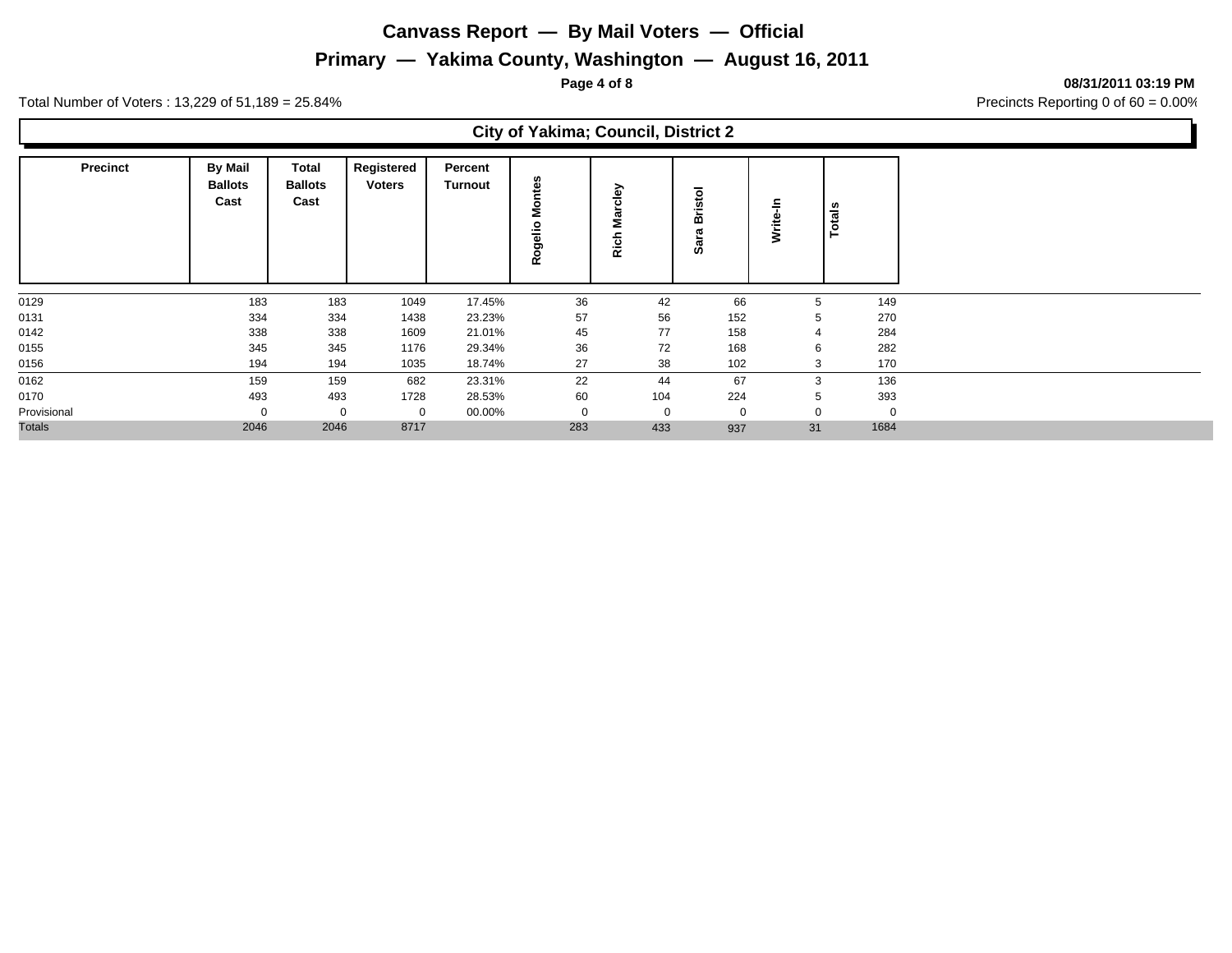# **Primary — Yakima County, Washington — August 16, 2011**

**City of Yakima Proposition No. 1 Districting**

**Page 5 of 8 08/31/2011 03:19 PM**

Total Number of Voters : 13,229 of 51,189 = 25.84% Precincts Reporting 0 of 60 = 0.00%

| <b>Precinct</b> | <b>By Mail</b><br><b>Ballots</b> | <b>Total</b><br><b>Ballots</b> | Registered<br><b>Voters</b> | Percent<br><b>Turnout</b> |             |               |             |
|-----------------|----------------------------------|--------------------------------|-----------------------------|---------------------------|-------------|---------------|-------------|
|                 | Cast                             | Cast                           |                             |                           | Yes         | $\frac{1}{2}$ | Total       |
|                 |                                  |                                |                             |                           |             |               |             |
| 0101            | 175                              | 175                            | 855                         | 20.47%                    | 101         | 71            | 172         |
| 0104            | 131                              | 131                            | 779                         | 16.82%                    | 64          | 64            | 128         |
| 0110            | 341                              | 341                            | 1360                        | 25.07%                    | 172         | 168           | 340         |
| 0111            | 229                              | 229                            | 1296                        | 17.67%                    | 105         | 119           | 224         |
| 0116            | 55                               | 55                             | 199                         | 27.64%                    | 36          | 19            | 55          |
| 0118            | 69                               | 69                             | 324                         | 21.30%                    | 38          | 30            | 68          |
| 0120            | 138                              | 138                            | 1058                        | 13.04%                    | 81          | 55            | 136         |
| 0126            | 129                              | 129                            | 1028                        | 12.55%                    | 74          | 52            | 126         |
| 0127            | 167                              | 167                            | 875                         | 19.09%                    | 81          | 83            | 164         |
| 0129            | 183                              | 183                            | 1049                        | 17.45%                    | 90          | 92            | 182         |
| 0131            | 334                              | 334                            | 1438                        | 23.23%                    | 147         | 180           | 327         |
| 0133            | 410                              | 410                            | 1496                        | 27.41%                    | 163         | 244           | 407         |
| 0134            | 511                              | 511                            | 1466                        | 34.86%                    | 178         | 328           | 506         |
| 0138            | 806                              | 806                            | 2279                        | 35.37%                    | 364         | 437           | 801         |
| 0142            | 338                              | 338                            | 1609                        | 21.01%                    | 160         | 169           | 329         |
| 0154            | 418                              | 418                            | 1731                        | 24.15%                    | 168         | 245           | 413         |
| 0155            | 345                              | 345                            | 1176                        | 29.34%                    | 140         | 202           | 342         |
| 0156            | 194                              | 194                            | 1035                        | 18.74%                    | 80          | 112           | 192         |
| 0162            | 159                              | 159                            | 682                         | 23.31%                    | 65          | 93            | 158         |
| 0163            | 578                              | 578                            | 1391                        | 41.55%                    | 182         | 391           | 573         |
| 0165            | $\boldsymbol{0}$                 | $\mathbf 0$                    | 16                          | 00.00%                    | $\mathbf 0$ | $\mathbf 0$   | $\mathbf 0$ |
| 0169            | 675                              | 675                            | 1776                        | 38.01%                    | 237         | 431           | 668         |
| 0170            | 493                              | 493                            | 1728                        | 28.53%                    | 201         | 286           | 487         |
| 0179            | 591                              | 591                            | 1852                        | 31.91%                    | 236         | 352           | 588         |
| 0181            | 444                              | 444                            | 1322                        | 33.59%                    | 167         | 274           | 441         |
| 0182            | 530                              | 530                            | 1750                        | 30.29%                    | 198         | 330           | 528         |
| 0183            | 289                              | 289                            | 808                         | 35.77%                    | 93          | 195           | 288         |
| 0184            | 209                              | 209                            | 873                         | 23.94%                    | 88          | 121           | 209         |
| 0185            | 244                              | 244                            | 819                         | 29.79%                    | 108         | 134           | 242         |
| 0186            | 290                              | 290                            | 1218                        | 23.81%                    | 116         | 173           | 289         |
| 0187            | 213                              | 213                            | 700                         | 30.43%                    | 62          | 151           | 213         |
| 0188            | 225                              | 225                            | 885                         | 25.42%                    | 83          | 139           | 222         |
| 0189            | 152                              | 152                            | 601                         | 25.29%                    | 60          | 92            | 152         |
| Provisional     | $\mathbf 0$                      | $\mathbf 0$                    | $\mathbf 0$                 | 00.00%                    | $\mathbf 0$ | $\mathbf 0$   | $\mathbf 0$ |
| <b>Totals</b>   | 10065                            | 10065                          | 37474                       |                           | 4138        | 5832          | 9970        |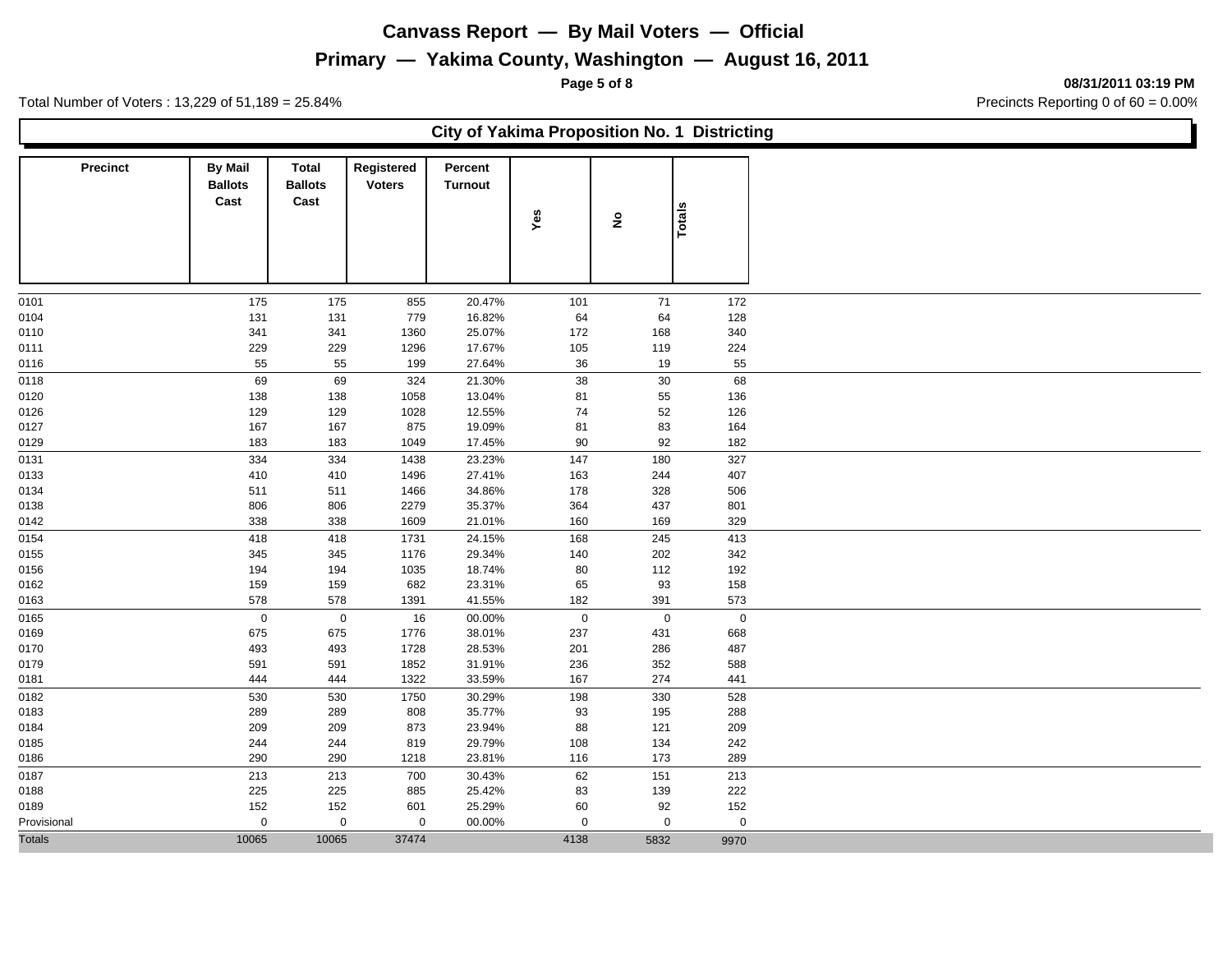# **Primary — Yakima County, Washington — August 16, 2011**

**Page 6 of 8 08/31/2011 03:19 PM**

Total Number of Voters : 13,229 of 51,189 = 25.84% Precincts Reporting 0 of 60 = 0.00%

#### **City of Yakima Proposition No. 2 Amend Charter Articles**

| <b>Precinct</b> | <b>By Mail</b>         | <b>Total</b>           | Registered    | Percent        |             |                   |                     |
|-----------------|------------------------|------------------------|---------------|----------------|-------------|-------------------|---------------------|
|                 | <b>Ballots</b><br>Cast | <b>Ballots</b><br>Cast | <b>Voters</b> | <b>Turnout</b> |             |                   |                     |
|                 |                        |                        |               |                | Yes         | $\hat{\mathsf z}$ | <b>Totals</b>       |
|                 |                        |                        |               |                |             |                   |                     |
|                 |                        |                        |               |                |             |                   |                     |
|                 |                        |                        |               |                |             |                   |                     |
| 0101            | 175                    | 175                    | 855           | 20.47%         | 93          | 75                | 168                 |
| 0104            | 131                    | 131                    | 779           | 16.82%         | 51          | 71                | 122                 |
| 0110            | 341                    | 341                    | 1360          | 25.07%         | 190         | 138               | 328                 |
| 0111            | 229                    | 229                    | 1296          | 17.67%         | 117         | 105               | 222                 |
| 0116            | 55                     | 55                     | 199           | 27.64%         | 34          | 18                | 52                  |
| 0118            | 69                     | 69                     | 324           | 21.30%         | $30\,$      | 34                | 64                  |
| 0120            | 138                    | 138                    | 1058          | 13.04%         | 65          | 65                | 130                 |
| 0126            | 129                    | 129                    | 1028          | 12.55%         | 62          | 66                | 128                 |
| 0127            | 167                    | 167                    | 875           | 19.09%         | $77\,$      | 83                | 160                 |
| 0129            | 183                    | 183                    | 1049          | 17.45%         | 90          | 81                | 171                 |
| 0131            | 334                    | 334                    | 1438          | 23.23%         | 177         | 140               | 317                 |
| 0133            | 410                    | 410                    | 1496          | 27.41%         | 219         | 163               | 382                 |
| 0134            | 511                    | 511                    | 1466          | 34.86%         | 264         | 211               | 475                 |
| 0138            | 806                    | 806                    | 2279          | 35.37%         | 419         | 330               | 749                 |
| 0142            | 338                    | 338                    | 1609          | 21.01%         | 159         | 165               | 324                 |
| 0154            | 418                    | 418                    | 1731          | 24.15%         | 212         | 191               | 403                 |
| 0155            | 345                    | 345                    | 1176          | 29.34%         | 186         | 145               | 331                 |
| 0156            | 194                    | 194                    | 1035          | 18.74%         | 102         | 84                | 186                 |
| 0162            | 159                    | 159                    | 682           | 23.31%         | 76          | 79                | 155                 |
| 0163            | 578                    | 578                    | 1391          | 41.55%         | 307         | 232               | 539                 |
| 0165            | $\boldsymbol{0}$       | $\pmb{0}$              | 16            | 00.00%         | $\mathbf 0$ | $\mathbf 0$       | $\mathbf 0$         |
| 0169            | 675                    | 675                    | 1776          | 38.01%         | 361         | 275               | 636                 |
| 0170            | 493                    | 493                    | 1728          | 28.53%         | 268         | 192               | 460                 |
| 0179            | 591                    | 591                    | 1852          | 31.91%         | 314         | 250               | 564                 |
| 0181            | 444                    | 444                    | 1322          | 33.59%         | 214         | 206               | 420                 |
| 0182            | 530                    | 530                    | 1750          | 30.29%         | 259         | 246               | 505                 |
| 0183            | 289                    | 289                    | 808           | 35.77%         | 158         | 115               | 273                 |
| 0184            | 209                    | 209                    | 873           | 23.94%         | 87          | 116               | 203                 |
| 0185            | 244                    | 244                    | 819           | 29.79%         | 142         | 87                | 229                 |
| 0186            | 290                    | 290                    | 1218          | 23.81%         | 139         | 140               | 279                 |
| 0187            | 213                    | 213                    | 700           | 30.43%         | 104         | 101               | 205                 |
| 0188            | 225                    | 225                    | 885           | 25.42%         | 104         | 106               | 210                 |
| 0189            | 152                    | 152                    | 601           | 25.29%         | 81          | 61                | 142                 |
| Provisional     | $\mathsf 0$            | $\mathsf{O}\xspace$    | $\mathbf 0$   | 00.00%         | $\mathbf 0$ | $\mathbf 0$       | $\mathsf{O}\xspace$ |
| <b>Totals</b>   | 10065                  | 10065                  | 37474         |                | 5161        | 4371              | 9532                |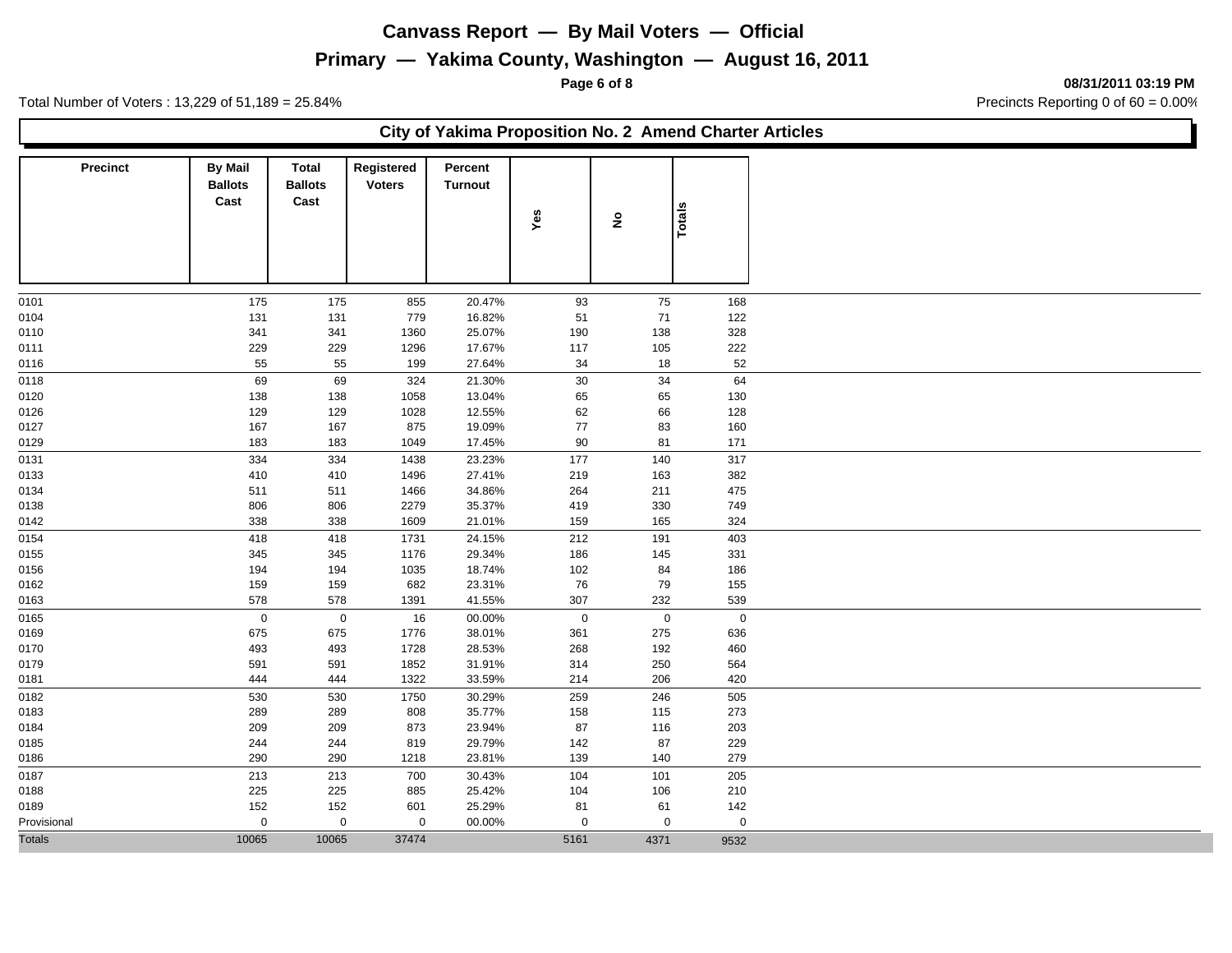# **Primary — Yakima County, Washington — August 16, 2011**

**Page 7 of 8 08/31/2011 03:19 PM**

Total Number of Voters : 13,229 of 51,189 = 25.84% Precincts Reporting 0 of 60 = 0.00%

#### **Sunnyside School District No. 201; Director, District 4**

| Precinct      | <b>By Mail</b><br><b>Ballots</b><br>Cast | Total<br><b>Ballots</b><br>Cast | Registered<br><b>Voters</b> | Percent<br>Turnout | န<br>Werkhov<br>eroy | Linde<br>Sandra | Wedam<br>Mike  | Write-In       | <b>Totals</b> |             |
|---------------|------------------------------------------|---------------------------------|-----------------------------|--------------------|----------------------|-----------------|----------------|----------------|---------------|-------------|
| 1701          | 114                                      | 114                             | 800                         | 14.25%             | 35                   | 46              | 32             |                |               | 114         |
| 1702          | 26                                       | 26                              | 43                          | 60.47%             | 17                   | -4              | 5              | 0              |               | 26          |
| 1703          | 177                                      | 177                             | 674                         | 26.26%             | 46                   | 95              | 34             | $\overline{2}$ |               | 177         |
| 1704          | $\mathbf 0$                              | $\mathbf 0$                     | $\mathbf 0$                 | 00.00%             | $\mathbf 0$          | $\mathbf 0$     | $\mathbf 0$    | $\mathbf 0$    |               | $\mathbf 0$ |
| 1705          | 280                                      | 280                             | 723                         | 38.73%             | 123                  | 68              | 88             |                |               | 280         |
| 1706          | 156                                      | 156                             | 905                         | 17.24%             | 56                   | 61              | 34             | 4              |               | 155         |
| 1708          | 120                                      | 120                             | 746                         | 16.09%             | 40                   | 57              | 22             | $\mathbf 0$    |               | 119         |
| 3209          | 11                                       | 11                              | 19                          | 57.89%             | 2                    | 7               | $\overline{2}$ | $\mathbf 0$    |               | 11          |
| 3304          | $\mathbf 0$                              | $\mathbf 0$                     | 9                           | 00.00%             | 0                    | $\mathbf 0$     | $\Omega$       | $\mathbf 0$    |               | $\mathbf 0$ |
| 4109          | 402                                      | 402                             | 1357                        | 29.62%             | 116                  | 132             | 153            | $\mathbf 0$    |               | 401         |
| 4303          | 79                                       | 79                              | 264                         | 29.92%             | 21                   | 34              | 23             |                |               | 79          |
| 4615          | 166                                      | 166                             | 637                         | 26.06%             | 54                   | 58              | 51             | 3              |               | 166         |
| 4618          | 101                                      | 101                             | 386                         | 26.17%             | 24                   | 42              | 34             |                |               | 101         |
| 4628          | 48                                       | 48                              | 238                         | 20.17%             | 22                   | 15              | 11             | 0              |               | 48          |
| 5001          | 51                                       | 51                              | 239                         | 21.34%             | 14                   | 20              | 16             |                |               | 51          |
| Provisional   | $\mathbf 0$                              | $\mathbf 0$                     | $\mathbf 0$                 | 00.00%             | $\mathbf 0$          | $\mathbf 0$     | $\mathbf 0$    | $\mathbf 0$    |               | $\mathbf 0$ |
| <b>Totals</b> | 1731                                     | 1731                            | 7040                        |                    | 570                  | 639             | 505            | 14             | 1728          |             |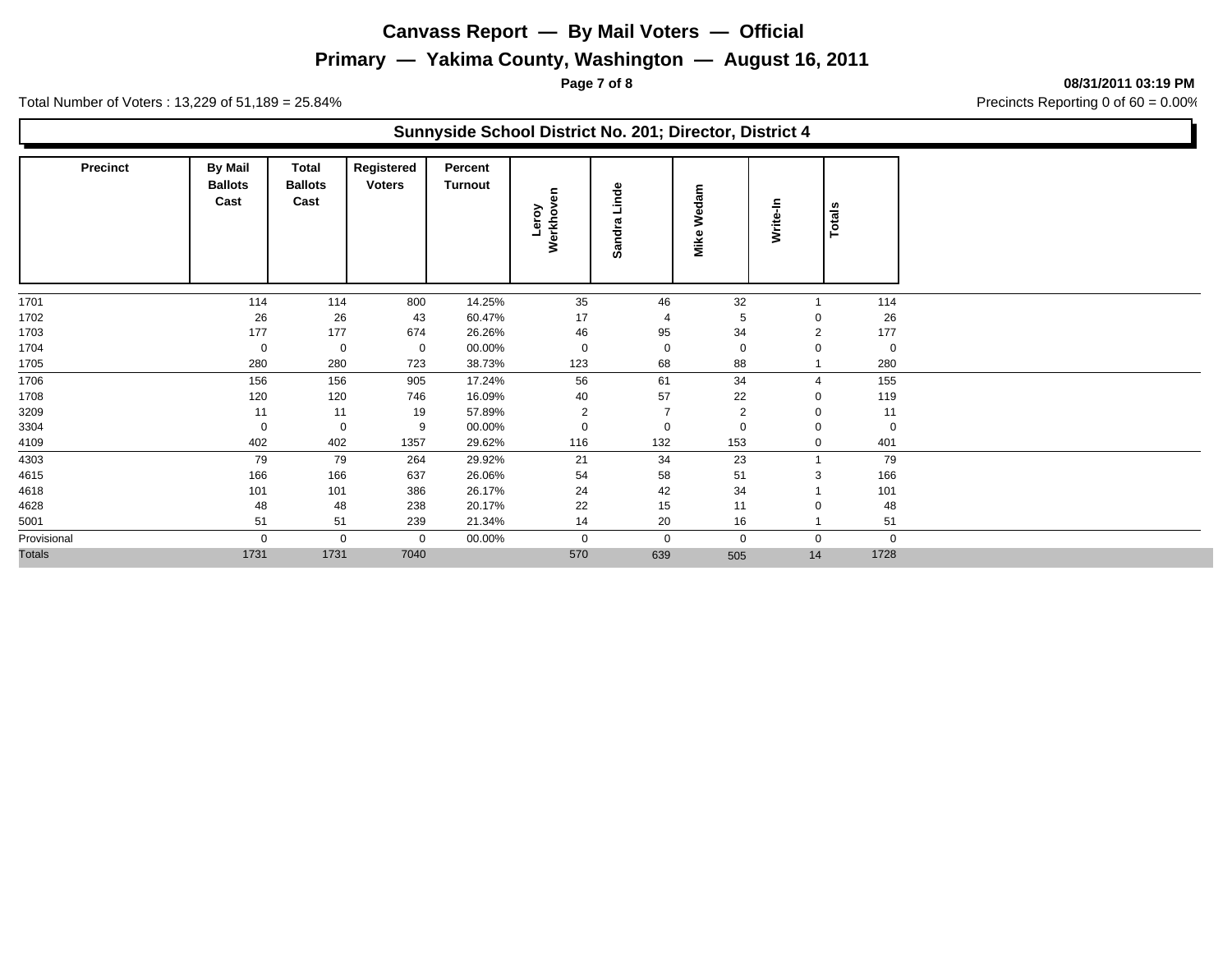# **Primary — Yakima County, Washington — August 16, 2011**

**Page 8 of 8 08/31/2011 03:19 PM**

Total Number of Voters : 13,229 of 51,189 = 25.84% Precincts Reporting 0 of 60 = 0.00%

#### **Wapato School District No. 207; Director, District 5**

| <b>Precinct</b> | <b>By Mail</b><br><b>Ballots</b><br>Cast | Total<br><b>Ballots</b><br>Cast | Registered<br><b>Voters</b> | Percent<br><b>Turnout</b> | o<br>ت<br><u>ِي</u><br>$\mathbf{c}$<br>John | Blankenship<br>Karen | ட<br>$\circ$<br>Michael<br>$\overline{\mathbf{c}}$<br>Rom | ⊂<br>ω<br>ē<br>≳ | otals<br>⊢  |
|-----------------|------------------------------------------|---------------------------------|-----------------------------|---------------------------|---------------------------------------------|----------------------|-----------------------------------------------------------|------------------|-------------|
| 2501            | 149                                      | 149                             | 1116                        | 13.35%                    | 69                                          | 48                   | 30                                                        | 2                | 149         |
| 3102            | 175                                      | 175                             | 1014                        | 17.26%                    | 87                                          | 77                   | 9                                                         |                  | 174         |
| 3310            | 197                                      | 197                             | 1242                        | 15.86%                    | 92                                          | 89                   | 16                                                        | $\mathbf 0$      | 197         |
| 3701            | 45                                       | 45                              | 234                         | 19.23%                    | 17                                          | 24                   | $\Omega$                                                  |                  | 42          |
| 4001            | 52                                       | 52                              | 338                         | 15.38%                    | 21                                          | 24                   | 6                                                         |                  | 52          |
| 4003            | $\mathbf 0$                              | 0                               | 41                          | 00.00%                    | $\mathbf 0$                                 | $\mathbf 0$          |                                                           | $\mathbf{0}$     | $\mathbf 0$ |
| 4401            | 95                                       | 95                              | 395                         | 24.05%                    | 36                                          | 51                   | 8                                                         | 0                | 95          |
| 4623            |                                          |                                 |                             | 00.00%                    | $\Omega$                                    | $\Omega$             |                                                           | $\mathbf 0$      |             |
| Provisional     |                                          |                                 |                             | 00.00%                    | $\Omega$                                    | - 0                  |                                                           | 0                |             |
| <b>Totals</b>   | 713                                      | 713                             | 4381                        |                           | 322                                         | 313                  | 69                                                        | $5\overline{)}$  | 709         |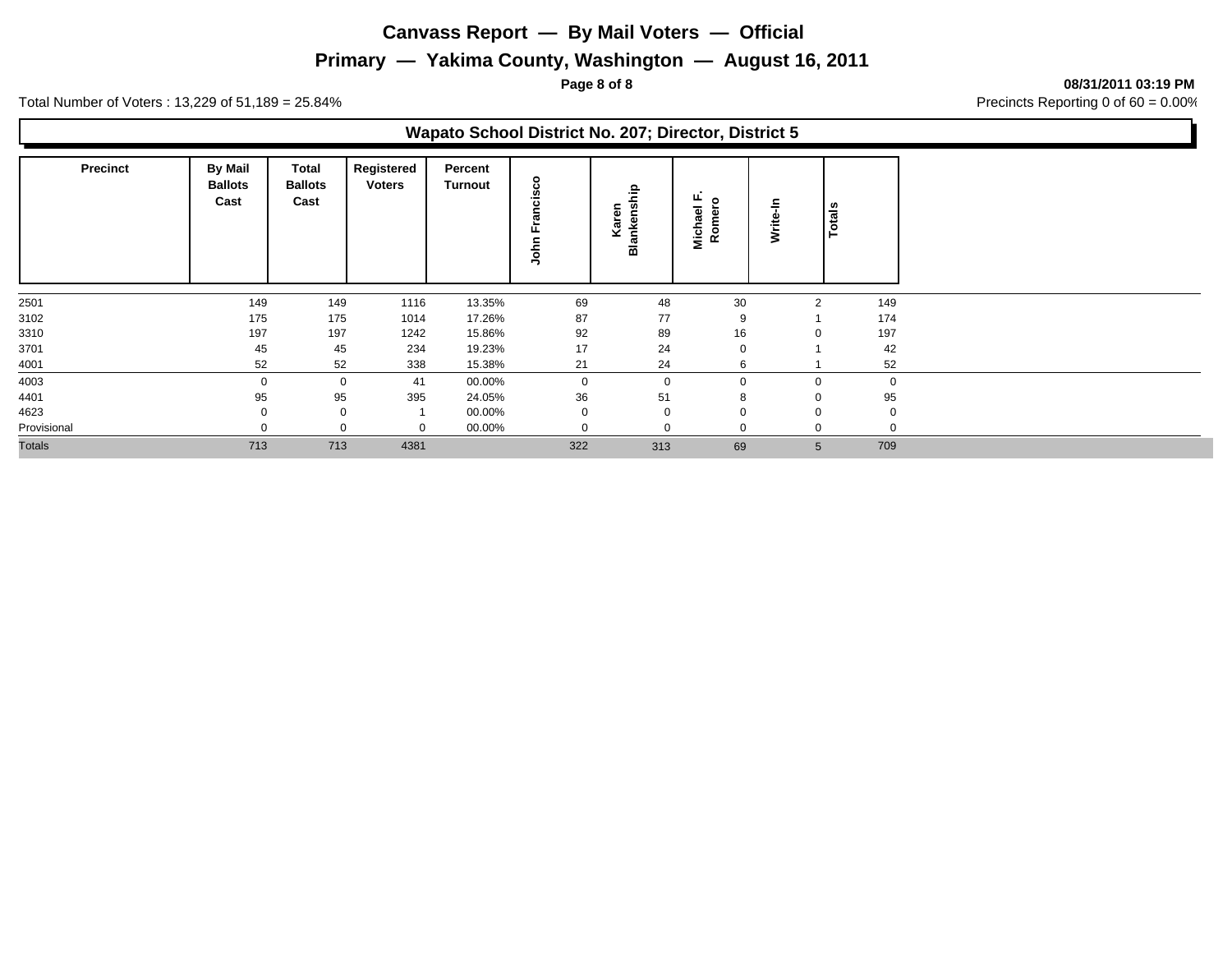# **Unresolved Write-Ins — Official**

# **Primary — Yakima County, Washington — August 16,2011**

**Page 1 of 6**

#### Total Number of Voters : 13,229 of 51,189 = 25.84%

| <b>Contest Title</b>     | <b>Unresolved Write-In Names</b>               | <b>Number of Votes</b> |
|--------------------------|------------------------------------------------|------------------------|
| City of Union Gap; Mayor |                                                |                        |
|                          | <b>Aubrey Reeves</b>                           |                        |
|                          | Justin Lapchunski                              |                        |
|                          | No Name                                        | 2                      |
|                          | Rocky Weible                                   |                        |
|                          | Roger Wentz                                    | 4                      |
|                          | <b>Timothy McAllister</b>                      |                        |
|                          | Total Unresolved Write-In Names for Contest: 6 |                        |
|                          | Total number of votes:                         | 10                     |

# **08/31/2011 08:37 AM**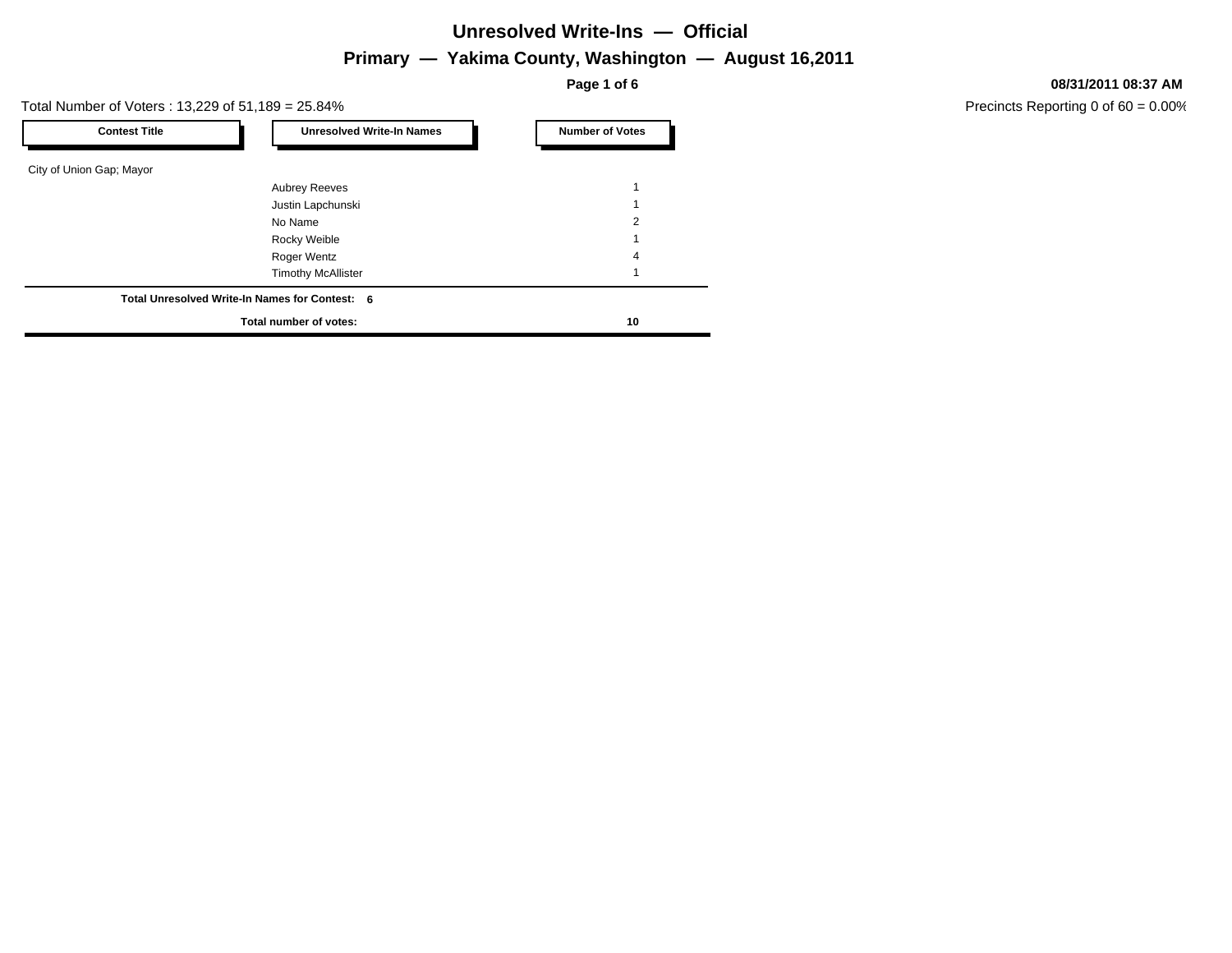# **Primary — Yakima County, Washington — August 16,2011 Unresolved Write-Ins — Official**

**Page 2 of 6**

Total Number of Voters : 13,229 of 51,189 = 25.84%

| <b>Contest Title</b>                   | <b>Unresolved Write-In Names</b>               | <b>Number of Votes</b> |
|----------------------------------------|------------------------------------------------|------------------------|
| City of Union Gap; Council, Position 5 |                                                |                        |
|                                        | Craig A. Norwood                               |                        |
|                                        | Craig Norwood                                  |                        |
|                                        | Dave Irby                                      |                        |
|                                        | Donald Smith                                   |                        |
|                                        | Jeremiah Lapchunski                            |                        |
|                                        | Mike Brown                                     | 2                      |
|                                        | No Name                                        | 2                      |
|                                        | Ruth E. Roberts                                |                        |
|                                        | <b>Timothy McAllister</b>                      |                        |
|                                        | Total Unresolved Write-In Names for Contest: 9 |                        |
|                                        | Total number of votes:                         | 12                     |

**08/31/2011 08:37 AM**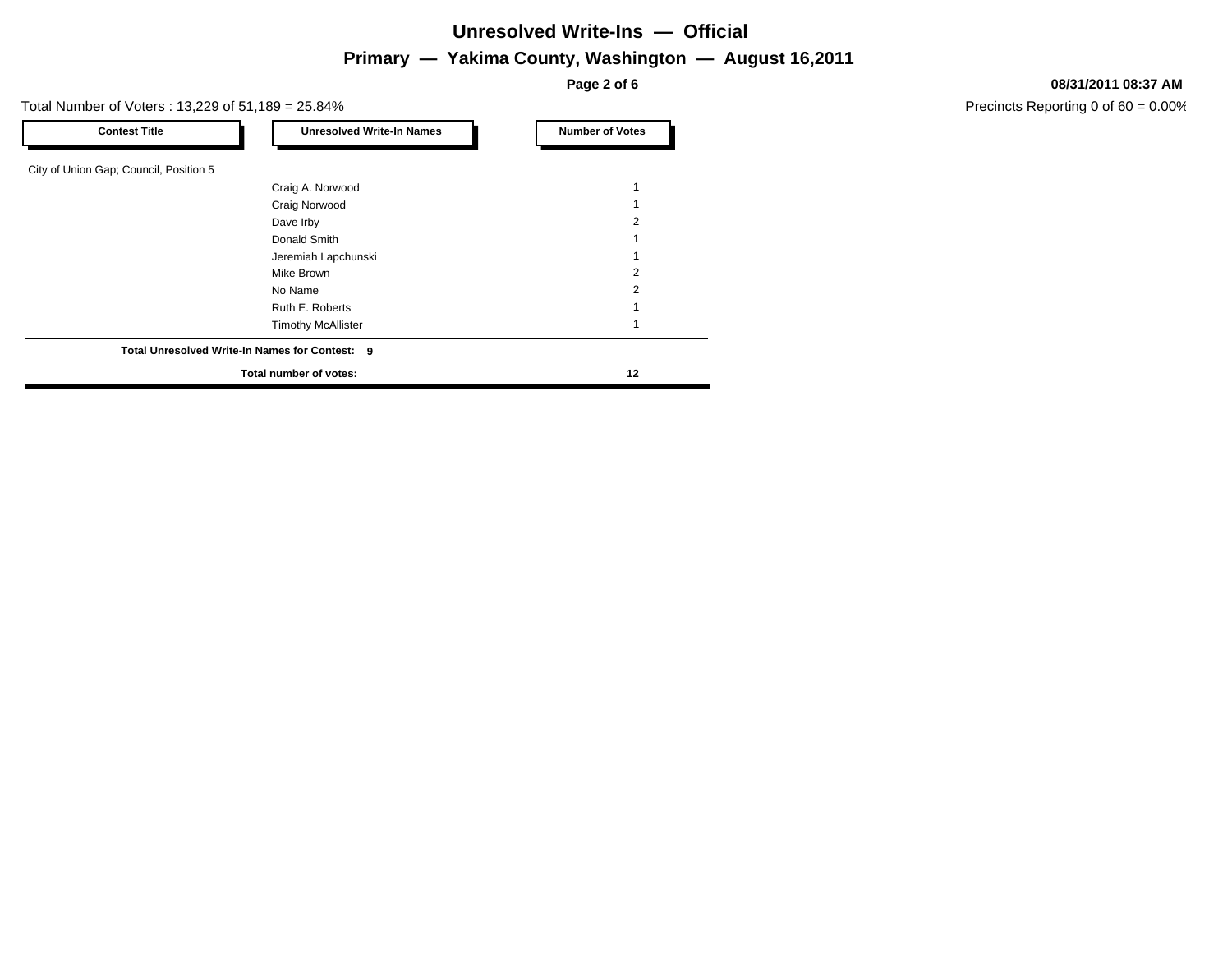# **Primary — Yakima County, Washington — August 16,2011 Unresolved Write-Ins — Official**

**Page 3 of 6**

Total Number of Voters : 13,229 of 51,189 = 25.84%

| <b>Contest Title</b>                           | <b>Unresolved Write-In Names</b> | <b>Number of Votes</b> |
|------------------------------------------------|----------------------------------|------------------------|
| City of Union Gap; Council, Position 6         |                                  |                        |
|                                                | Emilee Lapchunski                |                        |
|                                                | <b>Herb Butler</b>               | 2                      |
|                                                | No Name                          | $\overline{2}$         |
|                                                | <b>Ronald Krebs</b>              |                        |
|                                                | Ruth E. Roberts                  |                        |
|                                                | <b>Timothy McAllister</b>        |                        |
| Total Unresolved Write-In Names for Contest: 6 |                                  |                        |
|                                                | Total number of votes:           | 8                      |

**08/31/2011 08:37 AM**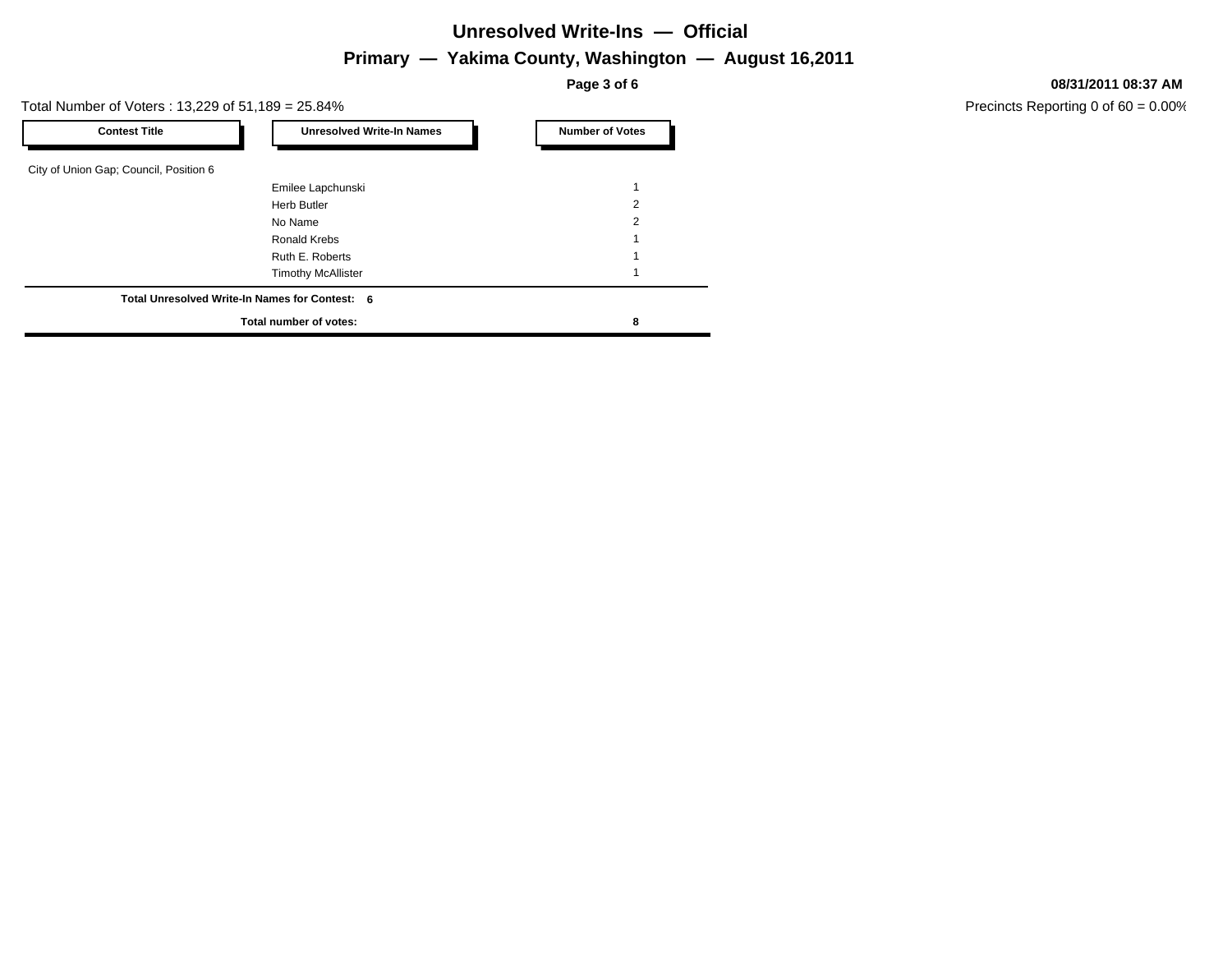# **Primary — Yakima County, Washington — August 16,2011 Unresolved Write-Ins — Official**

**Page 4 of 6**

**08/31/2011 08:37 AM**

| <b>Contest Title</b>                | <b>Unresolved Write-In Names</b>                | <b>Number of Votes</b> |
|-------------------------------------|-------------------------------------------------|------------------------|
| City of Yakima; Council, District 2 |                                                 |                        |
|                                     | Agnus Sprilo                                    |                        |
|                                     | Colby White                                     |                        |
|                                     | Dan Shapiro                                     |                        |
|                                     | Dan Tilley                                      |                        |
|                                     | <b>Daniel Meier</b>                             |                        |
|                                     | Dave Edler                                      |                        |
|                                     | David Brown                                     |                        |
|                                     | David Kelly                                     |                        |
|                                     | <b>Dillion Levi Jaime</b>                       |                        |
|                                     | Glen Thiesfeld                                  |                        |
|                                     | Glenn Hough                                     |                        |
|                                     | Jacob Tate                                      |                        |
|                                     | John Moore                                      |                        |
|                                     | Leah Mickles                                    |                        |
|                                     | Lynda D. R. Martin                              |                        |
|                                     | No Name                                         | 10                     |
|                                     | Patrick Hurst                                   |                        |
|                                     | Ray Patnode                                     |                        |
|                                     | Shawn Copeland                                  |                        |
|                                     | Spencer Hatton                                  | 2                      |
|                                     | Tony Sloan                                      | 1                      |
|                                     | Total Unresolved Write-In Names for Contest: 21 |                        |
|                                     | Total number of votes:                          | 31                     |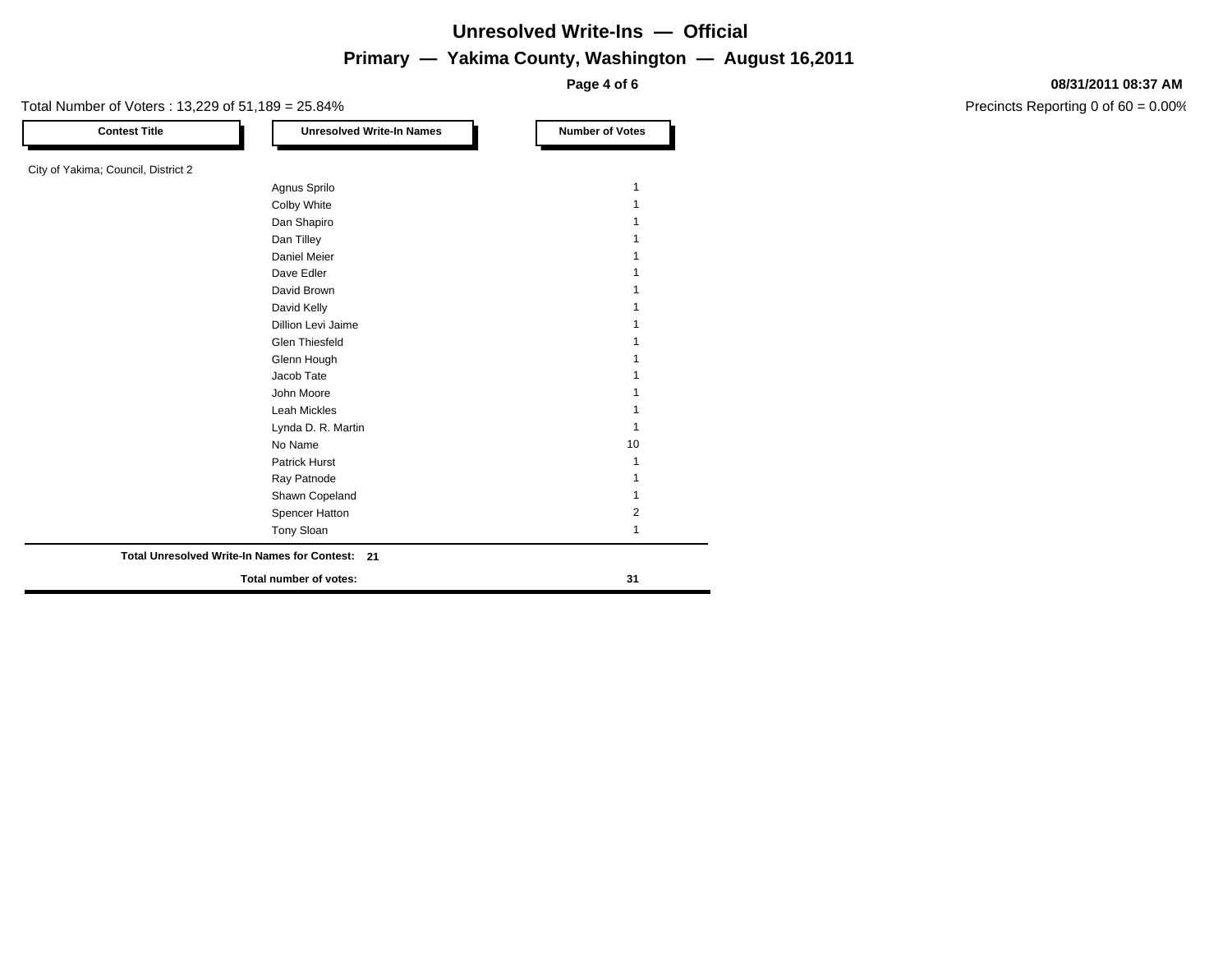# **Unresolved Write-Ins — Official**

#### **Primary — Yakima County, Washington — August 16,2011**

**Page 5 of 6**

Total Number of Voters : 13,229 of 51,189 = 25.84%

| <b>Contest Title</b>                                    | <b>Unresolved Write-In Names</b>               | <b>Number of Votes</b> |
|---------------------------------------------------------|------------------------------------------------|------------------------|
| Sunnyside School District No. 201; Director, District 4 |                                                |                        |
|                                                         | Accordia Horn                                  |                        |
|                                                         | Accordia J. Horn                               |                        |
|                                                         | Jamie Gonzales                                 |                        |
|                                                         | No Name                                        | 9                      |
|                                                         | <b>Steven Ramos</b>                            |                        |
|                                                         | Wade Drysdale                                  |                        |
|                                                         | Total Unresolved Write-In Names for Contest: 6 |                        |
|                                                         | Total number of votes:                         | 14                     |

**08/31/2011 08:37 AM**